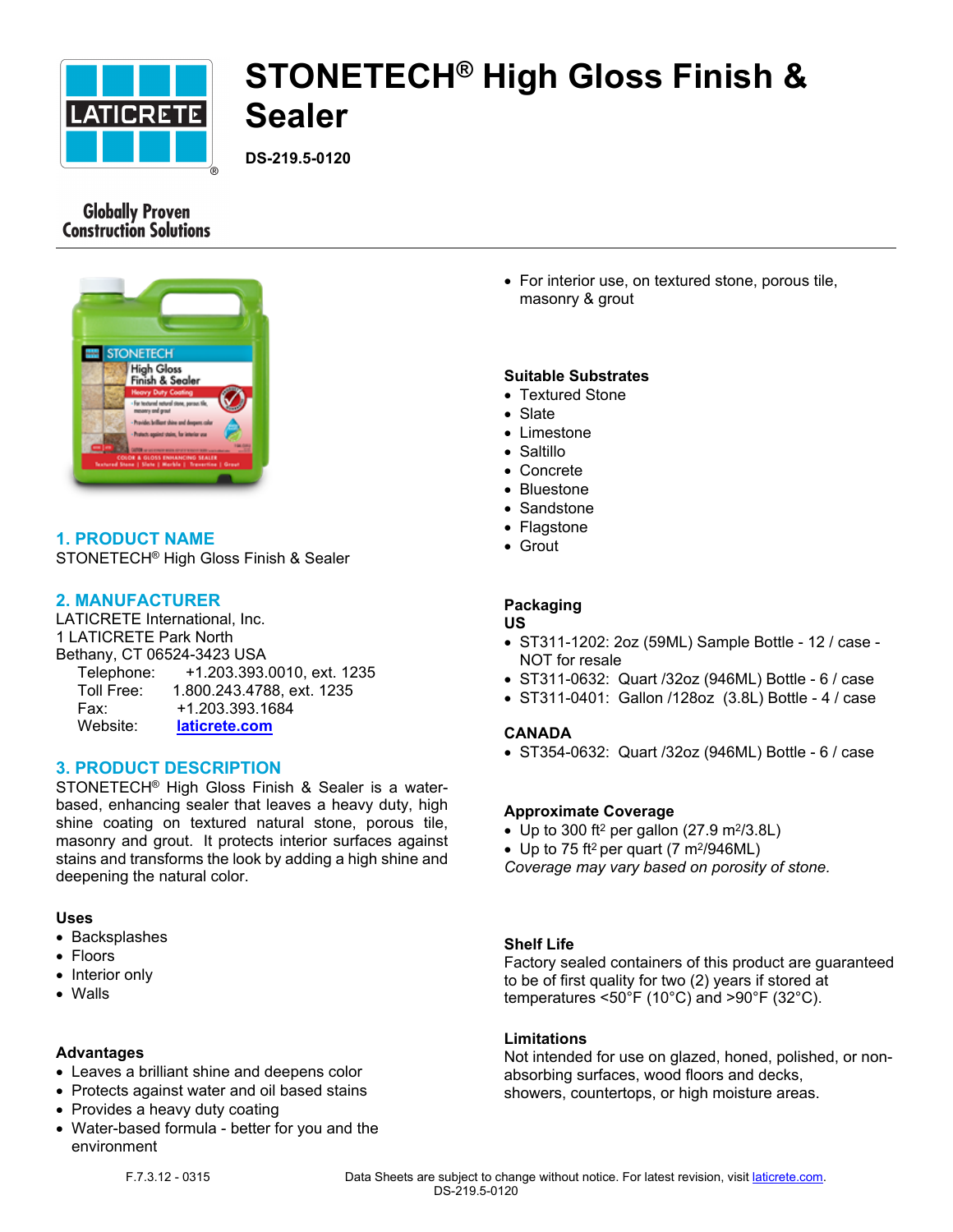## **Cautions**

- Consult SDS for more safety information.
- Inhalation: Remove affected person to fresh air and keep at rest in a position comfortable for breathing. Seek medical attention if any discomfort persists.
- Ingestion: Rinse mouth. Do not induce vomiting. Seek medical attention if any discomfort continues.

# **Storage and Handling Instructions:**

 CAUTION: MAY CAUSE RESPIRATORY IRRITATION. Do not ingest. Avoid prolonged exposure to vapors. Use in a well-ventilated area. For repeated or professional use, an approved respirator and gloves are recommended. Consult SDS. KEEP OUT OF THE REACH OF CHILDREN. Do not freeze or store above 100°F (38°C). Do not mix with other chemicals. Do not release to natural waterways.

# **4. TECHNICAL DATA**





#### **VOC/LEED Product Information** <400 g/L (excluding water) for EPA purposes

### **Physical Properties**

| Form                    | Liquid              |
|-------------------------|---------------------|
| Color                   | White               |
| Odor                    | Slight acrylic-like |
| oН                      | 87                  |
| <b>Specific Gravity</b> | 1.013               |

# **Working Properties**

Specifications subject to change without notification. Results shown are typical but reflect test procedures used. Actual field performance will depend on installation methods and site conditions.

# **5. INSTALLATION**

### **Surface Preparation**

Read entire label before using. Use only as directed. Always test in a small inconspicuous area to determine appropriate application method, achievement of desired results, and to ensure good adhesion. Surface must be thoroughly clean, dry, and free of any sealers or coatings before application. Application to a dirty or dusty surface will affect adhesion and appearance. Avoid applying in direct sunlight, surface temperature should be 50°F– 80°F (10°C-26°C). STONETECH® High Gloss Finish & Sealer should not be applied to a wet or moist surface. Avoid applying onto surfaces not intended for treatment. For new installations with grout, sealer can be applied as soon as 72 hours after grouting. Fresh concrete slabs require a minimum of 28 days to cure before applying the sealer. Keep children and pets out of the area until treated surface is dry.

# **Directions**

- 1. SHAKE WELL BEFORE USING. Do not dilute before applying.
- 2. Liberally apply 1-3 even coats of STONETECH High Gloss Finish & Sealer with a natural bristle paint brush, paint roller, low pressure sprayer, or pump-up garden sprayer. Avoid puddling of product during application.
- 3. Allow 30-45 minutes between coats or until the surface is dry.
- 4. Surface traffic may begin 12 hours after final application; keep installation dry for a minimum of 12 hours; full cure is achieved in 24-48 hours.
- 5. Keep surfaces clean and dry as finished surfaces may become slippery when wet.
- 6. Clean tools used during application immediately with water

# **Expected Wear**

 Up to 5 years. Touch up on higher traffic areas may be required on a more frequent basis.

# **6. AVAILABILITY AND COST**

### **Availability**

LATICRETE materials are available worldwide.

# **For Distributor Information, Call:**

 Toll Free: 1.800.243.4788 Telephone: +1.203.393.0010 For on-line distributor information, visit LATICRETE at **[laticrete.com](https://laticrete.com/)**

### **Cost**

Contact a LATICRETE Distributor in your area.

### **7. WARRANTY**

See 10. FILING SYSTEM:

DS.230.13: 1 Year Product Warranty

# **8. MAINTENANCE**

Highly alkaline, acidic, ammoniated, or abrasive cleaners are not necessary for daily maintenance and may also degrade the STONETECH sealer used, adversely affecting stain resistance. Tile and stone routine cleaning with a neutral pH cleaner such as STONETECH® Stone & Tile Cleaner is recommended. Please note: Prior to using any cleaning material on a tile, stone, etc. installation, test a discrete area or scrap piece of tile to insure desired results. For additional information, please refer to the TDS 262 Stone and Tile Care Guide Guide.